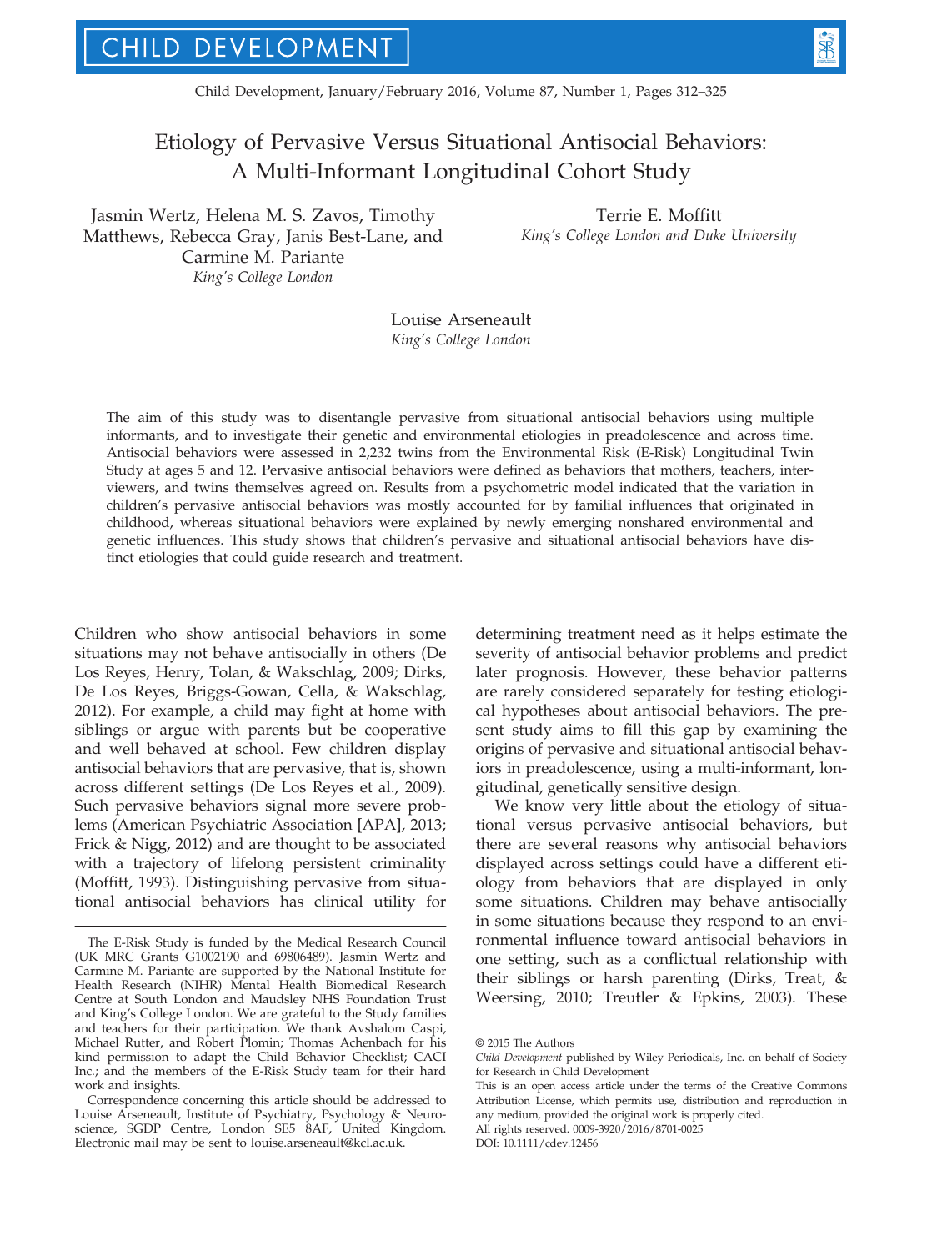children may be able to curb the inclination to behave antisocially when they are in a highly structured environment, for example, in school. The etiology of situational antisocial behaviors would therefore strongly reflect characteristics of a situation or of the people a child interacts with. Although it is clear that how children react to and create situations is to some extent under genetic influence (Moffitt, 2005), we would therefore expect a larger proportion of the individual differences in situational antisocial behaviors to be accounted for by environmental influences.

In contrast, antisocial behaviors that are expressed across a variety of settings may signal that a child exercises little control over his or her behaviors and is less sensitive or responsive to the demands of a situation. The available evidence suggests that such pervasive antisocial behaviors are indicative of a significant genetic risk, with more serious antisocial behaviors concentrated in families (Farrington, Jolliffe, Loeber, Stouthamer-Loeber, & Kalb, 2001). Consistent with these findings, antisocial behaviors that are agreed upon by informants from different settings are strongly genetically influenced in children at school entry (Arseneault et al., 2003). Our aim was to test whether and how etiological influences change in preadolescence, because there is little knowledge on the etiology of pervasive antisocial behaviors in this age group. The majority of previous studies examined antisocial behaviors in early childhood or in adolescence (Moffitt, 2005), which are the age periods that most developmental theories of crime focus on (Moffitt, 1993; Sampson & Laub, 2005; Tremblay, 2010). However, preadolescence is a dynamic developmental period, characterized by the transition from childhood to adolescence and its accompanying social, psychological, and biological maturation. It brings with it a range of new experiences and opportunities, as children begin to spend more time outside the home with their peer groups and in neighborhoods, and experience new conflicts with their parents when negotiating their independence. Changes in schools, peer dynamics, and Parent– Child interactions may translate into an increased importance of shared and nonshared environment. Therefore, although we expected genetic influences to still play a significant role in the etiology of pervasive antisocial behaviors during this time, we also predicted a contribution of shared and nonshared environment, reflecting the importance of children's social context and individual experiences in influencing antisocial behaviors at the beginning of adolescence.

Pervasive antisocial behaviors often indicate problematic behaviors that emerge in early childhood and are persistent across time (Farrington, 2005; Moffitt, Caspi, Harrington, & Milne, 2002). We therefore adopted a longitudinal approach, in order to obtain a comprehensive picture of the genetic and environmental influences underpinning pervasive antisocial behaviors across time. Examining antisocial behaviors at more than one time point makes it possible to explore the relative importance of genetic and environmental influences in explaining the stability of antisocial behaviors. It also allows for the testing of the hypothesis that genetic and environmental influences on pervasive antisocial behaviors in preadolescence originate earlier in life. In keeping with the prediction that severe and pervasive antisocial behaviors are the products of children's neuropsychological abnormalities and early environmental risk factors such as inadequate parenting and poverty (Moffitt, 1993), we expected the genetic and environmental influences on pervasive antisocial behaviors to show considerable stability. In other words, we expected the influences on pervasive behaviors at age 12 to mostly originate in early life, with a smaller role for newly emerging influences during preadolescence. For situational behaviors, we expected to find mainly transient influences, but also some stability in so far as genetic and environmental influences may reflect characteristics that influence situational antisocial behaviors across time.

Boys display higher levels of pervasive, severe, and early-onset conduct problems (Moffitt et al., 2002). There is some evidence supporting sex differences in the etiology of antisocial behaviors (Bartels, van de Aa, van Beijsterveldt, Middeldorp, & Boomsma, 2011; Hudziak et al., 2003), although a meta-analysis that aggregated findings across age and informants did not report any gender differences (Rhee & Waldman, 2002). It is possible that sex differences in the etiology of antisocial behaviors vary across development. Preadolescent boys and girls differ in the timing of the maturation of their bodies and brains (Koolschijn & Crone, 2013; Tanner, 1981). They also experience differential parenting during this time, with girls being monitored more by their parents compared to boys (Racz & McMahon, 2011). These differences may translate into sex differences in the magnitude of etiological influences. Furthermore, there are findings to suggest that gender differences may be most pronounced when persistent and pervasive antisocial behaviors are isolated (Fontaine, Rijsdijk, McCrory, & Viding, 2010). We therefore explored sex differences in the magnitude of genetic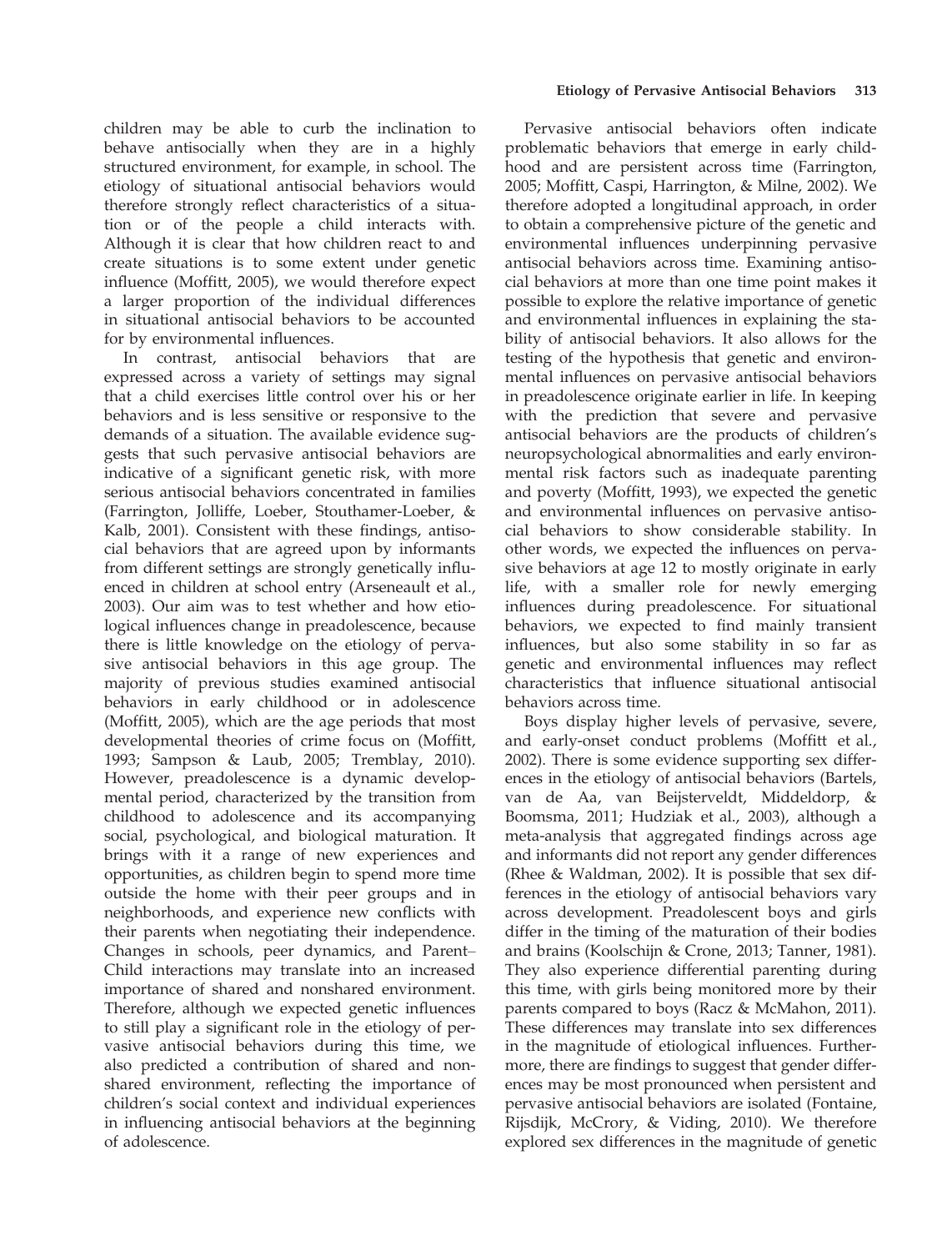and environmental influences on boys' and girls' preadolescent antisocial behaviors.

The aim of this study was to investigate the genetic and environmental influences on pervasive and situational antisocial behaviors and their stability across childhood, and to examine the extent to which these influences originate earlier in life. We used a multi-informant design to isolate pervasive antisocial behaviors. Integrating information from multiple informants to evaluate pervasiveness is recommended by the Diagnostic and Statistical Manual of Mental Disorders (DSM–V) for establishing diagnoses of attention deficit hyperactivity and conduct disorder (APA, 2013). There is abundant evidence to support this approach: It has been shown that reports from different informants complement each other, and that some of the low agreement between informants is due to them observing children in different contexts, rather than rater bias (Arseneault et al., 2003; Bartels et al., 2003; De Los Reyes et al., 2009; Hudziak et al., 2003). In addition, antisocial behaviors that different informants agree on are associated with more severe childhood maladjustment and with worse adult outcomes (Drugli, Larsson, Clifford, & Fossum, 2007; Moffitt et al., 2002).

### Method

### Sample

Participants were members of the Environmental Risk (E-Risk) Longitudinal Twin Study, which tracks the development of a nationally representative cohort of 2,232 British children. The sample was drawn from a larger birth registry of twins born in England and Wales from 1994 through 1995 (Trouton, Spinath, & Plomin, 2002). Details about the sample have been reported previously (Moffitt & E-Risk Study Team, 2002). Briefly, the E-Risk sample was constructed from 1999 through 2000, when 1,116 families with same-sex 5-year-old twins (93% of those eligible) participated in home-visit assessments. Families were recruited to represent the U.K. population of families with newborns in the 1990s, based on residential location throughout England and Wales and mother's age (i.e., older mothers having twins via assisted reproduction were underselected and teenage mothers with twins were overselected). We used this sampling to replace high-risk families who were selectively lost to the register via nonresponse and to ensure sufficient numbers of children growing up in high-risk environments. Follow-up home visits were conducted

when the children were aged 7 (98% participation), 10 (96%), and 12 (96%) years. The sample includes 55% monozygotic (MZ) and 45% dizygotic (DZ) twin pairs. Sex is evenly distributed within zygosity (49% were boys). Parents gave informed consent and children gave assent. Ethical approval was granted by the Joint South London and Maudsley and the Institute of Psychiatry NHS Ethics Committee.

At follow-up, the study sample represents the full range of socioeconomic conditions in the United Kingdom, as reflected in the families' distribution on a neighborhood-level socioeconomic index ACORN [A Classification of Residential Neighborhoods], developed by CACI Inc. for commercial use in Great Britain; Odgers, Caspi, Russell, et al., 2012). ACORN uses census and other survey-based geodemographic discriminators to classify enumeration districts (~150 households) into socioeconomic groups ranging from "wealthy achievers" (Category 1) with high incomes, large single-family houses, and access to many amenities, to "hard-pressed" neighborhoods (Category 5) dominated by government-subsidized housing estates, low incomes, high unemployment, and single parents. ACORN classifications were geocoded to match the location of each E-Risk Study family's home (Odgers, Caspi, Bates, Sampson, & Moffitt, 2012). E-Risk families' ACORN distribution closely matches that of households nationwide: 25.6% of E-Risk families live in "wealthy achiever" neighborhoods compared to 25.3% nationwide; 5.3% versus 11.6% live in "urban prosperity" neighborhoods; 29.6% versus 26.9% live in "comfortably off" neighborhoods; 13.4% versus 13.9% live in "moderate means" neighborhoods; and 26.1% versus 20.7% live in "hard-pressed" neighborhoods. E-Risk underrepresents "urban prosperity" because such households are significantly more likely to be childless.

#### Antisocial Behaviors

Mothers' reports at ages 5 and 12 were obtained in interviews using the Child Behavior Checklist (CBCL; Achenbach, 1991a). We used the Delinquency and Aggression scales supplemented with DSM–IV items (APA, 1994) assessing conduct and oppositional defiant disorder (e.g., "spiteful, tries to get revenge," "uses force to take something from another child"). The internal consistency reliabilities of the mothers' reports were 0.92 at age 5 and 0.94 at age 12. Data were available for 99.9% of the total sample at age 5  $(N = 2,230)$  and 96% at age 12 ( $N = 2,141$ ).

Teachers' reports at ages 5 and 12 were obtained using the Teacher Report Form (TRF; Achenbach,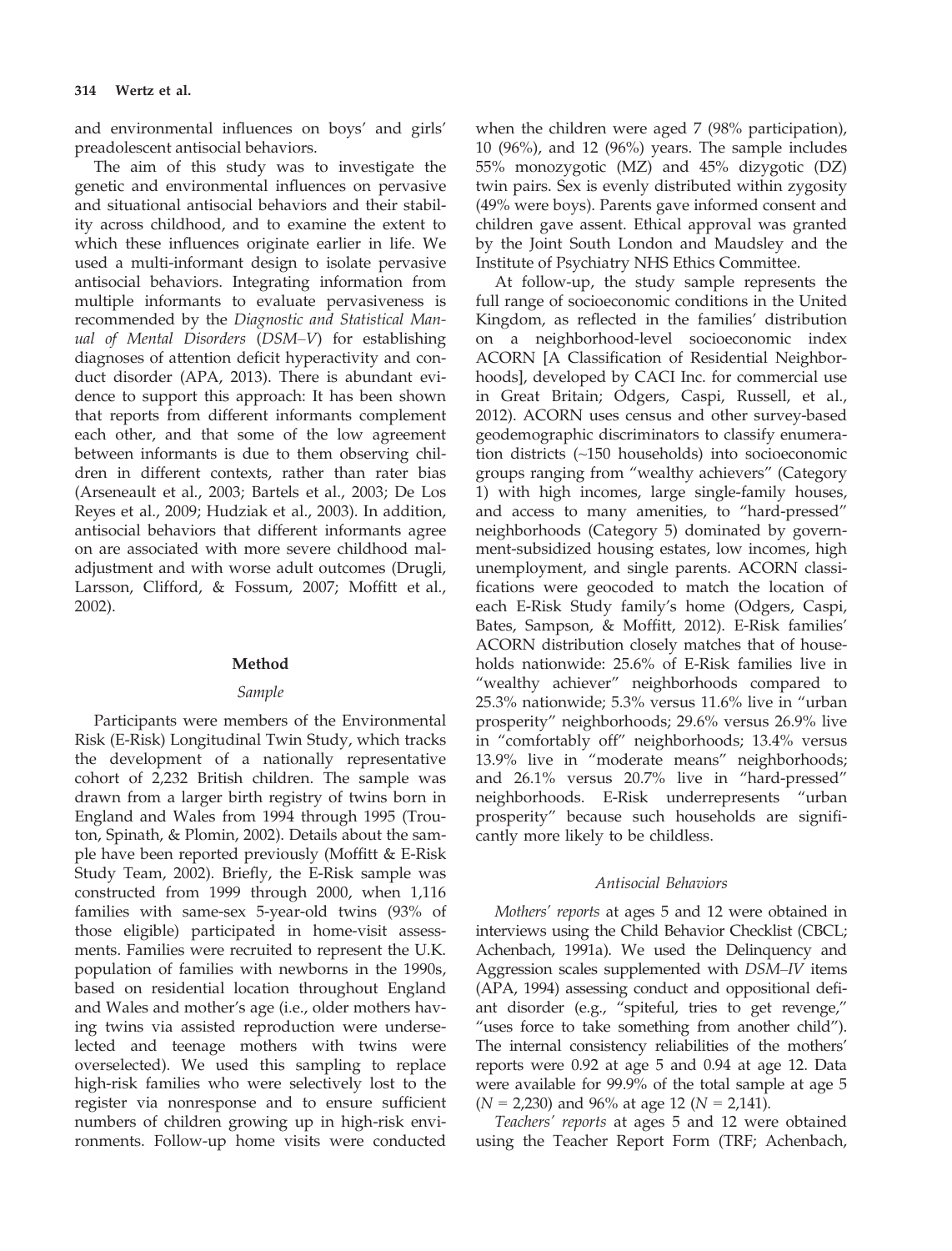1991b) supplemented as above. The behaviors of both twins were rated by the same teacher for 79% of the twins at age 5 and 30% at age 12. The internal consistency reliability of the teachers' reports was 0.95 at age 5 and 0.96 at age 12. Data were available for 94% of the total sample at age 5  $(N = 2,091)$  and 79% at age 12 ( $N = 1,767$ ).

# Interviewers' Observations

After the home visit at age 5, interviewers rated each twin on the Dunedin Behavioural Observation Scale, which includes nine items measuring disruptive behaviors (e.g., hostility, lability, roughness; Caspi, Henry, McGee, Moffitt, & Silva, 1995). Each behavior was defined in explicit terms, and the interviewer evaluated whether each characteristic was observed not at all (0), somewhat (1), or definitely (2). The same interviewer rated both twins. The internal consistency reliability was 0.90 and the interrater reliability coefficient was 0.70. Data were available for 99.7% of the total sample ( $N = 2,225$ ). When twins were aged 12, interviewers rated each twin on a child version of the Big Five Inventory (Digman & Shmelyov, 1996; Goldberg, 2001). Antisocial behaviors were operationalized using items such as rudeness, spitefulness, and anger from the agreeableness subscale of the inventory. Each item was defined in terms of a set of specific behaviors explaining the concept, and the interviewer evaluated whether each characteristic was observed not at all (0), somewhat (1), or definitely (2). We reverse coded the scale so that higher scores indicate more antisocial behaviors. The same interviewer rated both twins. The internal consistency reliability of the interviewers' reports was 0.75. Data were available for 96% ( $N = 2,134$ ) of the total sample.

Our rationale for including interviewers as informants was to gain information about children's antisocial behaviors in an unfamiliar, structured situation, with a stranger, where it would be expected to curb the inclination to behave antisocially. We thought of this setting as being representative of situations where the child needs to focus and behave appropriately. In addition, the interviewers assessed many children and were therefore able to evaluate children's behaviors relative to other children, providing an objective assessment.

### Twins' Self-Reports

We used the Berkeley Puppet Interview (BPI) to obtain self-reports from the twins about their antisocial behaviors at age 5 (Arseneault, Kim-Cohen,

Taylor, Caspi, & Moffitt, 2005; Measelle, Ablow, Cowan, & Cowan, 1998). The BPI was administered to each twin separately. Children were asked 19 items covering three BPI scales that assess antisocial behaviors: overt aggression/hostility (e.g., "I fight with other kids"), conduct problems (e.g., "I take things that don't belong to me"), and oppositionality (e.g., "I don't do what my teacher asks me to do"). All interviews were videotaped to score the twins' answers later. Each item was coded on a 7-point Likert scale ranging from 1 (no symptom) to 7 (definite symptom). Two different coders scored each interview, with interrater reliability exceeding 0.90 for all coders. The internal consistency reliability was 0.82. Data were available for 84% of the total sample ( $N = 1,879$ ). We used a computerized questionnaire to obtain self-reports of antisocial behaviors when the twins were 12 years old. All items were specifically selected to map onto the DSM–IV criteria for conduct disorder (APA, 1994). Items included the use of weapons (e.g., "Have you used a weapon on someone like a knife, piece of wood or baseball bat?"), truancy (e.g., "Do you sometimes skip school when you shouldn't?"), and stealing (e.g., "Have you stolen something while nobody was looking?"). Children responded with "yes" or "no" and were able to refuse to answer. The internal consistency reliability was 0.82. Data were available for  $95\%$  ( $N = 2,120$ ) of the total sample.

There was no selective dropout at age 12 with regard to antisocial behaviors at age 5, irrespective of informant. Means, standard deviations, and ranges of mothers', teachers', interviewers', and twins' reports are reported in Table 1. We observed significant sex differences in levels of antisocial behaviors: Across all four measures, boys displayed higher levels of antisocial behaviors than girls. Information on age 5 measures has been published previously (Arseneault et al., 2003) and is reported in Table S1 in the online Supporting Information.

### Genetic Models

We used the classic twin design (Neale & Cardon, 1992) to test the relative influence of genes and the environment on pervasive and situational antisocial behaviors at age 12 and its continuity since age 5. MZ twins are genetically identical, whereas DZ twins share, on average, 50% of their genes. Comparing the correlation of a phenotype within pairs of MZ and DZ twins allows to estimate the relative influence of additive genetic (A), shared environmental (C), and nonshared environmental (E) factors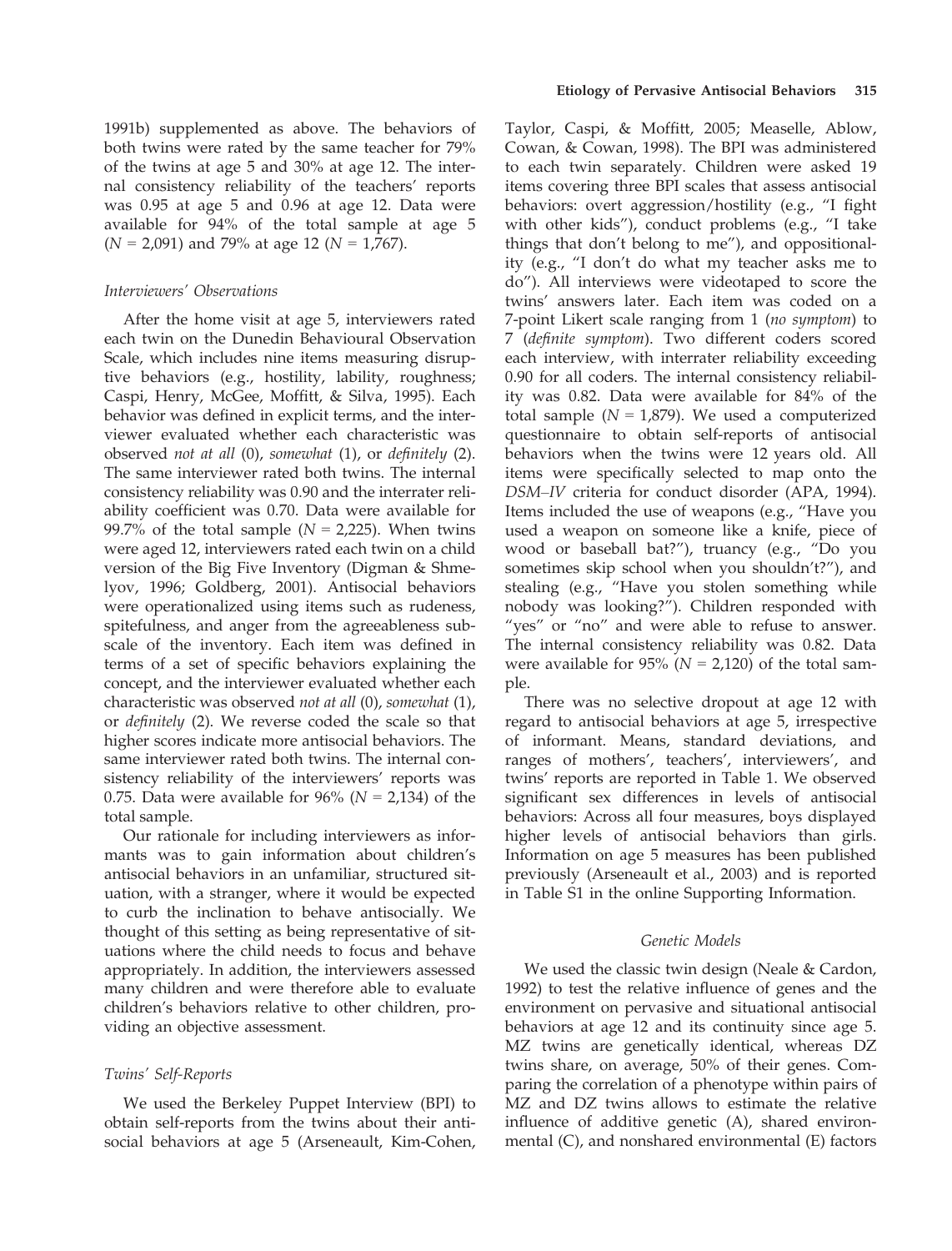#### 316 Wertz et al.

|                               | Informants on twins' antisocial behaviors       |                                  |                         |                                           |                                  |                     |                                        |                                  |                         |                                        |                                  |                         |
|-------------------------------|-------------------------------------------------|----------------------------------|-------------------------|-------------------------------------------|----------------------------------|---------------------|----------------------------------------|----------------------------------|-------------------------|----------------------------------------|----------------------------------|-------------------------|
|                               | Mothers                                         |                                  | Teachers                |                                           | Interviewers                     |                     |                                        | Twins                            |                         |                                        |                                  |                         |
|                               | M(SD)                                           | Range                            | N                       | M(SD)                                     | Range                            | N                   | M(SD)                                  | Range                            | N                       | M(SD)                                  | Range                            | N                       |
| Total<br><b>Boys</b><br>Girls | 13.11 (11.60)<br>15.03 (12.61)<br>11.29 (10.23) | $0 - 74$<br>$0 - 74$<br>$0 - 72$ | 2,141<br>1,043<br>1,098 | 6.25(11.18)<br>8.57 (12.72)<br>4.00(8.89) | $0 - 72$<br>$0 - 72$<br>$0 - 68$ | 1,767<br>872<br>895 | 1.06(1.70)<br>1.25(1.85)<br>0.88(1.52) | $0 - 10$<br>$0 - 10$<br>$0 - 10$ | 2.134<br>1,036<br>1,098 | 2.46(2.94)<br>3.11(3.38)<br>1.85(2.29) | $0 - 24$<br>$0 - 24$<br>$0 - 16$ | 2,120<br>1,028<br>1,092 |

| Table 1 |                                                                                                     |  |  |
|---------|-----------------------------------------------------------------------------------------------------|--|--|
|         | Boys' and Girls' Antisocial Behaviors Rated by Mothers, Teachers, Interviewers, and Twins at Age 12 |  |  |

Note. The range reflects the observed range of values. Values are unstandardized; therefore, the means from different informants are not comparable. Gender differences were significant for each informant's report (all  $ps < .001$ ).

on behaviors. C represents environmental factors that make members of a family similar, while E represents factors that make members of a family different.

We used a multiple-rater psychometric model with a longitudinal Cholesky decomposition to incorporate the information from all four informants at both time points (Figure 1). The psychometric model posits that genetic and environmental factors influence each of the four measures of antisocial behaviors via a latent factor. This factor captures agreement across informants, and therefore represents antisocial behaviors that are pervasive across settings. In contrast, informant-specific variance reflects observations of twins' behaviors that were not agreed upon by all informants and therefore represent situational antisocial behaviors. Unsystematic measurement error is contained in the estimates of informant-specific nonshared environmental influences, because it decreases similarity within pairs of MZ twins. Systematic error, such as informant bias in mothers' or interviewers' ratings, is contained in estimates of shared environmental influences on the informant-specific variance, as it would increase similarity within pairs of twins, both for MZ and DZ twins. Therefore, significant genetic effects on the informant-specific variance indicate that these unique observations of the twins' behaviors reflect variance associated with heritable behaviors as opposed to systematic or unsystematic error.

We chose the psychometric model because it enabled us to disentangle pervasive from situational



Figure 1. Longitudinal psychometric model for antisocial behaviors according to mothers', teachers', interviewers', and twins' reports. For illustrative purposes, this model only shows genetic influences (A). The actual model also included shared (C) and nonshared environmental influences (E). The latent factors of pervasive antisocial behaviors at Time 1 (age 5) and Time 2 (age 12) are influenced by genetic influences through paths ap<sub>11</sub> and ap<sub>22</sub>. Paths  $f_{\rm m}$ ,  $f_{\rm t}$ ,  $f_{\rm i}$ , and  $f_{\rm tw}$  are the factor loadings of each informant's report on the latent factor. The lower part of the model contains the variance in informants' reports that is not captured by the latent factor, and that is influenced by A through paths am, at, ai, and atw at both time points. The longitudinal paths (subscript 21) reflect genetic influences on antisocial behaviors at age 12 that are already influencing antisocial behaviors at age 5. The age 12 paths (subscript 22) reflect influences over and above those from age 5.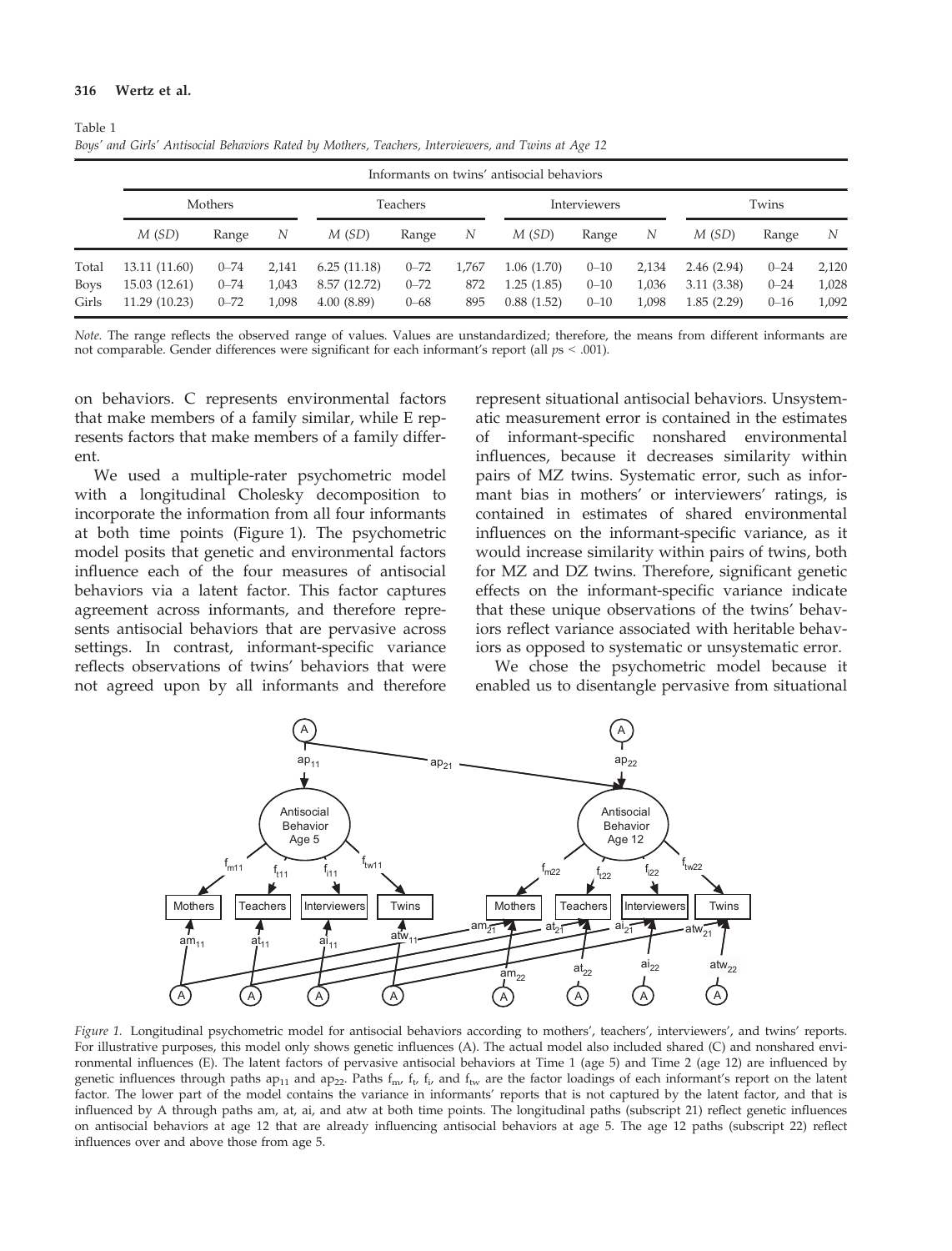antisocial behaviors. In addition, previous studies have consistently shown that it is the most suitable model when examining different informants' evaluations of twins' behaviors (Arseneault et al., 2003; Bartels et al., 2003; Hudziak et al., 2003). In addition, we used univariate genetic models to analyze genetic and environmental influences on antisocial behaviors separately for each informant.

To examine how much of the genetic and environmental influences on pervasive and situational antisocial behaviors at age 12 were already in place at age 5, we specified a Cholesky decomposition for all common and rater-specific genetic and environmental components, which provides the estimates for the longitudinal paths in the psychometric model (Figure 1; all pathways with a 21 subscript, e.g.,  $ap_{21}$ for genetic influences on pervasive antisocial behaviors, and  $am_{21}$ ,  $at_{21}$ ,  $ai_{21}$ , and  $at_{21}$  for informantspecific observations). These paths indicate how much of the etiological influences on antisocial behaviors at age 12 were already present at age 5.

We assessed the stability of pervasive antisocial behaviors by examining their correlation between ages 5 and 12. To express the relative importance of genetic and environmental influences for the stability and the extent to which etiological influences at ages 5 and 12 correlate with each other, we transformed the Cholesky decomposition in Figure 1 into the mathematically identical correlated factors solution (Loehlin, 1996).

To test for sex differences, we first constrained all means to be equal for boys and girls. This led to a significant deterioration of fit  $(\Delta - 2LL = 144.18)$ ,  $\Delta df = 8$ ,  $p < .001$ ), indicating mean differences in antisocial behaviors between boys and girls. To test whether the factor loadings and the genetic and environmental influences varied according to sex, we constrained these paths to be equal for boys and girls and compared the fit to a model where only the means were allowed to vary across sex. We observed a significant deterioration of fit  $(\Delta - 2LL =$ 161.47,  $\Delta df = 51$ ,  $p < .001$ ), indicating overall differences in path estimates. We therefore present all path estimates for boys and girls separately. The differences in path estimates between boys and girls were not due to variance differences across sex, because including variance differences in the model did not affect the results or improve the fit of the model.

All variables were log-transformed to normalize their distributions. All genetic analyses were conducted using the structural equation modeling program OpenMx (Boker, Neale, Maes, Wilde, & Spiegel, 2011). Missing data in the genetic analyses

were handled using full information maximum likelihood (Baraldi & Enders, 2010). Information on genetic and environmental influences on age 5 measures has been published previously (Arseneault et al., 2003) and is reported in Table S2 in the online Supporting Information.

### Results

# Informants' Agreement on Twins' Antisocial Behaviors

Correlations between mothers', teachers', interviewers', and twins' ratings of antisocial behaviors at age 12 ranged from 0.20 (for interviewers and teachers) to 0.42 (for mothers and teachers; Table 2). Correlations between teachers' and mothers' reports of antisocial behaviors, and also between twins' and mothers' reports, were higher for boys than for girls.

Ratings from all informants loaded onto one factor representing agreement between informants (Table 3, second and fifth columns). Factor loadings ranged from 0.36 for interviewers' reports of girls' antisocial behaviors to 0.66 for teachers' reports of boys' behaviors, with overall higher factor loadings for boys than for girls. By squaring the factor loadings it is possible to obtain the amount of variance in informants' reports that reflects their agreement on antisocial behaviors and that is indicative of behaviors that are pervasive across situations. The factor loadings indicated that this proportion ranged from 13% (for interviewers' reports of girls' behaviors) to 44% (for teachers' reports of boys' behaviors). The remaining variance was accounted for by informants' observations that were not agreed upon by all informants, and measurement error.

# Genetic and Environmental Influences on Pervasive Antisocial Behaviors at Age 12

Findings revealed significant differences between boys and girls in the etiology of pervasive antisocial behaviors at age 12 (Table 3). For boys, the majority of variance in pervasive antisocial behaviors was accounted for by genetic influences (0.70; interpretable as 70% of variance). Shared environmental effects made a smaller contribution (0.12), as did nonshared environmental influences (0.18). For girls, a different pattern emerged: Shared environmental influences were the main factor explaining variability in girls' pervasive antisocial behaviors (0.68). Genes had a weaker influence (0.24), and nonshared environmental influences were also relatively small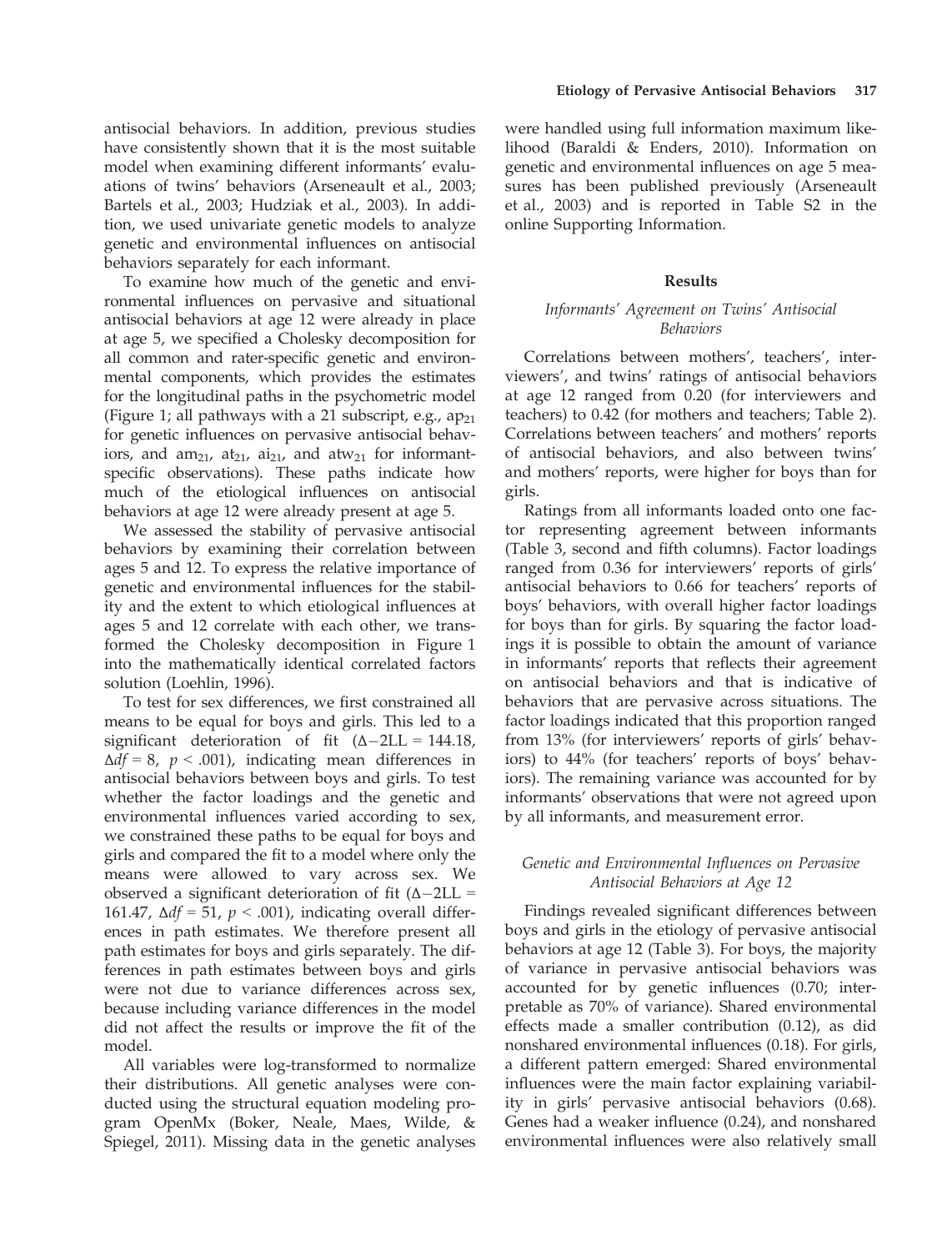#### 318 Wertz et al.

Table 2

Internal Consistency Reliabilities and Correlations Between Mothers', Teachers', Interviewers', and Twins' Reports on Antisocial Behaviors at Age 12

|              |         |          | <b>Boys</b>  |       | Girls   |          |              |       |
|--------------|---------|----------|--------------|-------|---------|----------|--------------|-------|
|              | Mothers | Teachers | Interviewers | Twins | Mothers | Teachers | Interviewers | Twins |
| Mothers      | 0.94    |          |              |       | 0.93    |          |              |       |
| Teachers     | 0.42    | 0.97     |              |       | 0.28    | 0.95     |              |       |
| Interviewers | 0.28    | 0.20     | 0.79         |       | 0.27    | 0.21     | 0.77         |       |
| Twins        | 0.36    | 0.41     | 0.23         | 0.86  | 0.30    | 0.31     | 0.20         | 0.77  |

Note. All correlations were significant,  $p < .001$ . There were significant sex differences in the correlation between teachers' and mothers' reports ( $p < .001$ ) and twins' and teachers' reports ( $p = .01$ ). Internal consistency reliability coefficients (Cronbach's alpha) are reported on the diagonal.

(0.08). This indicates a small but significant role of nonshared environmental experiences free of measurement error in the etiology of preadolescent pervasive antisocial behaviors for both boys and girls.

When examining each informant's report of antisocial behaviors at age 12 separately, overall approximately half of variance was accounted for by genetic influences (Table S3 in the online Supporting Information). Shared and nonshared environmental influences accounted for approximately one fifth and one third of variance. Differences between boys and girls were overall less pronounced, and minimal for mothers' reports.

# Genetic and Environmental Influences on Situational Antisocial Behaviors at Age 12

Both boys' and girls' situational antisocial behaviors were influenced by genetic factors, but the magnitude differed across informants and gender (Table 3). While genetic influences explained a relatively small proportion of variance in teachers' (0.20 for boys and 0.29 for girls) and twins' (0.03 for boys and 0.24 for girls) situation-specific observations, they explained larger proportions in mothers' (0.36 for boys and 0.66 for girls) and interviewers' (0.68 for boys and 0.56 for girls) observations. These estimates of genetic influences are free of systematic and unsystematic measurement error, indicating that observations of twins' antisocial behaviors that are not agreed upon by all informants reflect reliable individual differences between participants in our study. The magnitude of nonshared environmental influences, which include unsystematic measurement error, was highest for twins' self-reports (0.61 for boys and 0.73 for girls) while accounting for approximately one third of variance in the other reports. Shared environmental influences, including

systematic measurement error, were very small overall, accounting for no more than one fifth of variance in informants' unique observations.

# Developmental Origins of Genetic and Environmental Influences

Results from the Cholesky decomposition indicated that a large proportion of the genetic and environmental influences that we observed on pervasive antisocial behaviors at age 12 were already in place by age 5 (Table 4). For both boys and girls, all of the shared environmental influences had their origins in early childhood. This indicates that shared environmental influences on antisocial behaviors are relatively stable from early childhood to preadolescence. The same was true for the majority of genetic influences, although some genetic influences only became evident at age 12. This was the case particularly for girls' pervasive antisocial behaviors, where half of the genetic influences had their origins in early childhood, and the other half was specific to age 12. Nonshared environmental influences on both boys' and girls' behaviors were mostly new at age 12.

Variance in situational antisocial behaviors was mostly accounted for by genetic and environmental influences that were newly emerging at age 12, rather than by influences that were already detectable at age 5 (Table 4). More specifically, although the proportion of variance that was explained by genetic influences already active at age 5 varied across informants, it was overall smaller than for pervasive antisocial behaviors. The small shared environmental influences on situation-specific antisocial behaviors had their origins mostly in early childhood, whereas nonshared environmental influences on unique observations of antisocial behaviors were all specific to age 12.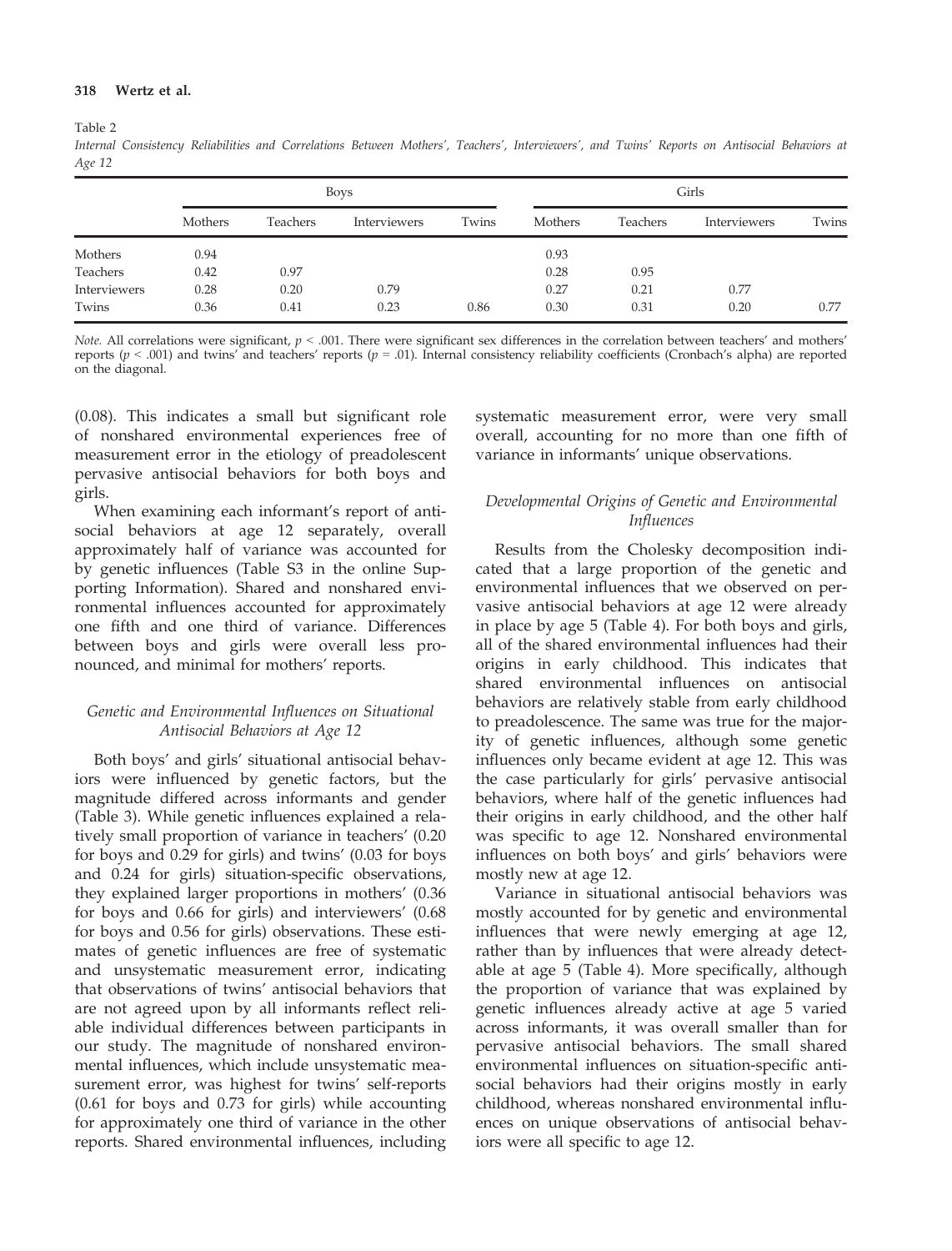|                          |                     |                        | <b>Boys</b>         |                     |                     | Girls                  |                  |                  |
|--------------------------|---------------------|------------------------|---------------------|---------------------|---------------------|------------------------|------------------|------------------|
|                          | Factor loading      | $A(95%$ CI)            | $C(95%$ CI)         | E (95% CI)          | Factor loading      | A (95% CI)             | $C(95%$ CI)      | E (95% CI)       |
| Situational<br>Pervasive |                     | $0.70(0.38-0.89)$      | $0.12(0.00 - 0.42)$ | $0.18(0.11 - 0.27)$ |                     | $0.24(0.01 - 0.58)$    | 0.68(0.36, 0.91) | 0.08(0.01, 0.17) |
| Mothers                  | $0.58(0.51 - 0.65)$ | $0.36$ $(0.10 - 0.62)$ | $0.31(0.07-0.53)$   | $0.33(0.27 - 0.42)$ | $0.52(0.43 - 0.60)$ | $0.66(0.45-0.80)$      | 0.09(0.00, 0.30) | 0.24(0.19, 0.30) |
| Teachers                 | $0.66(0.59 - 0.73)$ | $0.20(0.03 - 0.51)$    | $0.22(0.00-0.41)$   | $0.58(0.46 - 0.72)$ | $0.54(0.45 - 0.63)$ | $0.29(0.00-0.60)$      | 0.24(0.00, 0.51) | 0.46(0.37, 0.58) |
| Interviewers             | $0.38(0.31 - 0.46)$ | $0.68$ $(0.44 - 0.77)$ | $0.05(0.00-0.26)$   | $0.28(0.23 - 0.34)$ | $0.36(0.27 - 0.45)$ | $0.56$ $(0.34 - 0.72)$ | 0.12(0.00, 0.33) | 0.32(0.26, 0.38) |
| Twins                    | $0.57(0.50 - 0.63)$ | $0.03(0.00-0.21)$      | $0.36(0.20-0.46)$   | $0.61(0.52 - 0.70)$ | $0.44(0.35 - 0.52)$ | $0.24(0.01 - 0.37)$    | 0.03(0.00, 0.23) | 0.73(0.63, 0.85) |

Table 3

iors are expressed as proportions of the unique measured variance. Estimates of situational antisocial behaviors are net of variance in pervasive antisocial behaviors. The estimates reflect the total genetic and environme Note. The A, C, and E estimates for pervasive antisocial behaviors are interpretable as proportions of the latent variance. The A, C, and E estimates for situational antisocial behaviors are expressed as proportions of the unique measured variance. Estimates of situational antisocial behaviors are net of variance in pervasive antisocial behaviors. The estimates reflect the total genetic and environmental influences on pervasive and situational antisocial behaviors at age 12; that is, they are the sum of the 22 and 21 paths in Figure 1. The full model results, including the information from age 5, are reported in Table S2 in the online Supporting Information. A = genetic influences; C = shared environmental influ-= nonshared environmental influences.  $CI =$  confidence interval. ences;  $E =$  nonshared environmental influences.  $CI =$  confidence interval. ā ences:

Table 4

Results of the Longitudinal Cholesky Decomposition, Expressed as Proportions<sup>a</sup> of Genetic and Environmental Influences on Antisocial Behaviors at Age 12 That Were Already in Place at Age 5

|              |     | Boys $(\%)$ |        |    | Girls $(\%)$ |        |  |
|--------------|-----|-------------|--------|----|--------------|--------|--|
|              | А   | $\subset$   | E      | А  | C            | E      |  |
| Pervasive    | 73  | 100         | 11     | 46 | 100          | 25     |  |
| Situational  |     |             |        |    |              |        |  |
| Mothers      | 11  | 71          | 09     | 36 | 100          | 04     |  |
| Teachers     | 60  | 100         | $00\,$ | 00 | 13           | $00\,$ |  |
| Interviewers | 01  | 20          | $00\,$ | 04 | 33           | 00     |  |
| Twins        | 100 | 100         | 00     | 26 | 100          | 01     |  |

Note. Estimates of situational antisocial behaviors are net of variance in pervasive antisocial behaviors.  $A =$  genetic influences;  $C =$  shared environmental influences;  $E =$  nonshared environmental influences.

<sup>a</sup>The percentages indicate how much of a genetic or environmental influence on antisocial behaviors at age 12 originates at age 5. The higher the percentage, the more the in fluence was already in place at age 5, with the remainder speci fic to age 12. For example, for boys' pervasive antisocial behaviors, 73% of the genetic in fluences (A) at age 12 were already present at age 5. The remaining genetic in fluences (i.e., 27%) are speci fic to age 12. The full model results, including the untransformed Cholesky path estimates, are reported in Table S2 in the online Supporting Information.

# Stability of Pervasive Antisocial Behaviors Between Childhood and Preadolescence

The stability of pervasive antisocial behaviors between ages 5 and 12 was high both for boys  $(r = .74)$  and girls  $(r = .70;$  Table 5). For boys, the stability was mainly explained by genetic influences (0.88), with little contribution from nonshared environmental (0.08) or shared environmental (0.04) in fluences. The stability of girls ' antisocial behaviors was mainly explained by shared environmental in fluences (0.55) and to a lesser extent by genetic in fluences (0.39). Nonshared environmental in fluences explained only a small proportion (0.06).

# Discussion

We used a multi-informant longitudinal twin design to extend previous findings on the genetic and environmental contributions to antisocial behaviors by examining pervasive and situational behaviors in preadolescence. Pervasive antisocial behaviors were mostly accounted for by genetic in fluences in boys and by shared environment in girls. For both genders, the majority of these influences had their origins in early childhood. Situational antisocial behaviors were not only more strongly in fluenced by nonshared environment in boys and girls, but also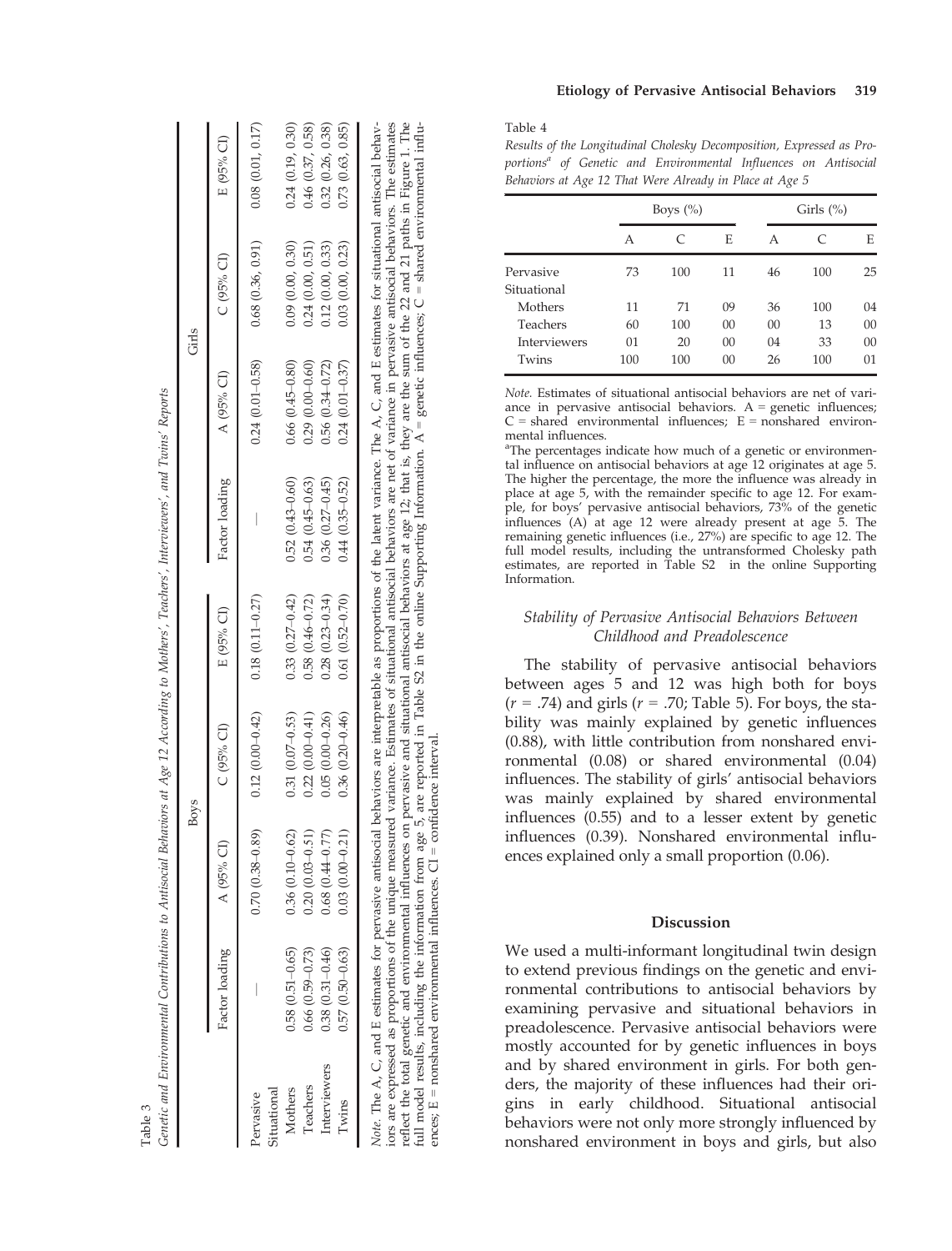#### 320 Wertz et al.

Table 5 Stability, and Genetic and Environmental Influences on Stability, of Pervasive Antisocial Behaviors Between Ages 5 and 12

|                                                     | Boys                  | Girls                 |
|-----------------------------------------------------|-----------------------|-----------------------|
| Stability between ages<br>5 and 12 (95% CI)         | $0.74$ $(0.65, 0.82)$ | $0.70$ $(0.59, 0.80)$ |
| Proportion of stability accounted for by            |                       |                       |
| A (95% CI)                                          | 0.88(0.54, 1)         | 0.39(0.06, 0.73)      |
| $C$ (95% CI)                                        | $0.04$ $(0.00, 0.36)$ | 0.55(0.23, 0.85)      |
| $E(95\% CI)$                                        | 0.08(0.00, 0.16)      | $0.06$ $(0.00, 0.15)$ |
| Genetic and environmental correlations <sup>a</sup> |                       |                       |
| rA (95% CI)                                         | 0.85(0.67, 1)         | 0.69(0.18, 1)         |
| rC (95% CI)                                         | 1(0.00, 1)            | 1(0.76, 1)            |
| rE (95% CI)                                         | 0.35(0.02, 0.67)      | 0.44(0.00, 1)         |

Note. The stability is expressed as the correlation between the two latent factors at ages 5 and 12.  $A =$  genetic influences;  $C =$  shared environmental influences;  $E =$  nonshared environmental influences.

<sup>a</sup>These correlations indicate the degree to which the same genetic and environmental influences affect pervasive antisocial behaviors at ages 5 and 12. The higher the correlation, the more there is overlap between these influences across time.

showed some genetic influences. In contrast to pervasive antisocial behaviors, the genetic and environmental influences on situational antisocial behaviors were mostly newly emerging in preadolescence.

### Pervasive Antisocial Behaviors Are Not Immune to Environmental Influences

Although early-onset and persistent antisocial behaviors are known to be highly genetically influenced, our findings show that environmental influences are also important. We found substantial shared environmental influences on girls' antisocial behaviors, and to a smaller extent, on boys' also. Furthermore, our results show significant influences of nonshared environment for both boys and girls. This finding indicates that there are environmental influences even on pervasive antisocial behaviors. Identifying which factors these influences represent is a critical step toward improved interventions to reduce the social and economic burden of antisocial behaviors. Several studies have used genetically sensitive designs to identify environmental influences on antisocial behaviors, including negative parental discipline (Viding, Fontaine, Oliver, & Plomin, 2009), physical maltreatment (Jaffee, Caspi, Moffitt, & Taylor, 2004), and socioeconomic status (Odgers et al., 2012). It remains to be tested whether these can account for any variation in pervasive antisocial behaviors more specifically.

A previous study of the etiology of pervasive antisocial behaviors in our sample at age 5 did not show a significant contribution of shared environmental factors, indicating that these become more influential in preadolescence compared to childhood (Arseneault et al., 2003) and also adulthood (Rhee & Waldman, 2002). This finding is consistent with other research and suggests a temporary increase in the importance of shared environmental influences on antisocial behaviors during preadolescence (Silberg, Rutter, Tracy, Maes, & Eaves, 2007).

### Sex Differences

Although the magnitude of familial influences on pervasive antisocial behaviors was similar across gender, boys' behaviors were mostly accounted for by genetic influences, whereas girls' behaviors were better explained by shared environmental influences. Other studies have obtained similar findings, particularly when examining pervasive and persistent antisocial behaviors (Bartels et al., 2011; Fontaine et al., 2010; Hudziak et al., 2003). This suggests that sex differences are most pronounced when pervasive and persistent antisocial behaviors are examined, and could explain why some other studies, including one meta-analysis, did not find sex differences (Rhee & Waldman, 2002). It would also be consistent with the less pronounced differences between boys and girls in the univariate estimates in our study, with virtually no sex differences in mothers' reports.

There are other explanations for the sex differences we found. First, it is possible that differences in boys' and girls' pubertal development account for some of our findings. For example, girls enter puberty earlier than boys (Tanner, 1981), and puberty has been associated with a temporary increase in shared environmental influences on antisocial behaviors in some studies (Silberg et al., 2007). Thus, it is possible that the stronger role of shared environmental influences in girls during preadolescence reflects to some extent their advanced pubertal development. Second, it has been found that girls are monitored by their parents more than boys in adolescence (Racz & McMahon, 2011). Parental monitoring and other differential parenting may present shared environmental influences that affect girls' antisocial behaviors more than boys'. Less monitoring and less parental restriction of boys' behaviors may also translate into less environmental constraint on the expression of their genetic propensities, so that boys' genetic influences have more freedom to manifest. In addition, less monitoring gives boys more opportunities to select environments consistent with their genetic dispositions.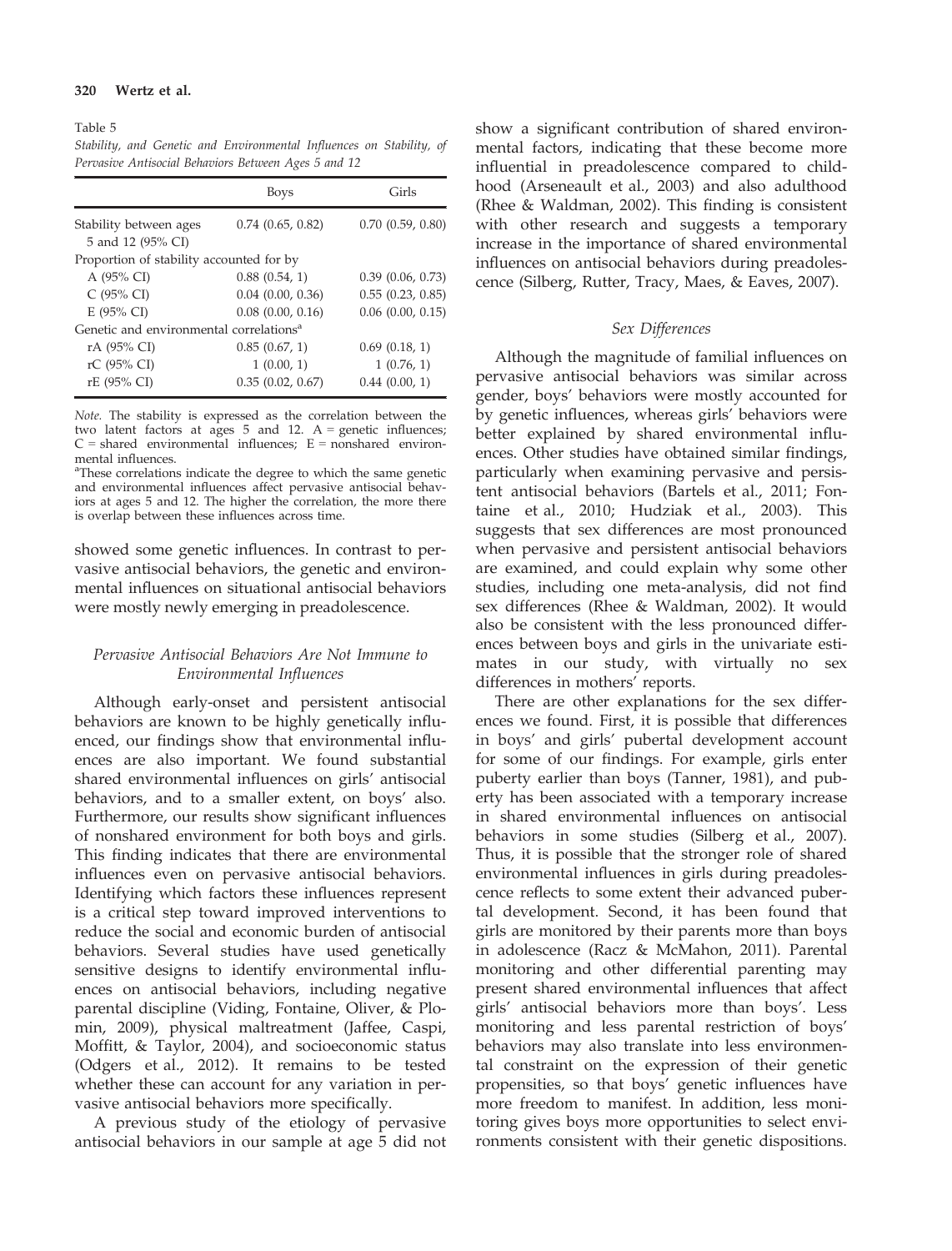In a twin design, such gene–environment interplay would lead to increased estimates of genetic influences. Third, it has been suggested that boys are more vulnerable to shared environmental risk factors such as economic stress and family discord (Rutter, Giller, & Hagell, 1998). If such vulnerability is in part genetically mediated, it may result in gene-environment interactions, which would be reflected in estimates of genetic influences. Therefore, larger environmental influences on girls' antisocial behaviors may not all be due to a stronger role of environment, but could also indicate sex differences in the genetic vulnerability to environmental influences, as has been demonstrated for genetic variants (Byrd & Manuck, 2014).

There were also some sex differences in the etiology of situational antisocial behaviors, with girls' behaviors more strongly influenced by genetic factors than boys'. The higher genetic influence we find on girls' situational antisocial behaviors could be explained by the lower agreement between informants for girls' behaviors, reflected in lower correlations across reports and lower factor loadings for girls in our study. Lower agreement may indicate that girls display antisocial behaviors less consistently across situations (Gray et al., 2012). Therefore, little of their behavior will be captured by informants' agreement (i.e., the latent factor), leaving informants' unique to contain more information about girls' individual differences, reflected in higher genetic influences. In contrast, the agreement between informants was higher for boys' antisocial behaviors. Their individual differences are therefore captured to a greater extent in the informants' agreement than in informants' unique observations, leaving these ratings to contain less meaningful variation and more error. These findings suggest that it might be easier to gain a more accurate picture of boys' pervasive antisocial behaviors even if information is only available from a few informants, whereas a complete evaluation of girls' antisocial behaviors may require information from several sources.

# The Majority of Influences on Pervasive Antisocial Behaviors Originate Earlier in Life

We showed that individual differences in pervasive antisocial behaviors in preadolescence were mostly accounted for by genetic and shared environmental influences that were already in place at age 5. Our finding indicates a high stability of genetic and shared environmental influences across time, which can explain the continuity of antisocial

behaviors over the years. This is consistent with other studies examining the continuity of antisocial behaviors (Van Beijsterveldt, Bartels, Hudziak, & Boomsma, 2003), but extends previous research by studying pervasive antisocial behaviors. Stable genetic influences may reflect early-life risk factors for later antisocial behaviors, such as a difficult temperament, hyperactivity and impulsivity, and deficits in neurocognitive functioning (Caspi et al., 1995; Farrington, 2005).

Stable shared environmental influences may reflect aspects of parenting (Burt, 2009; Dallaire & Weinraub, 2005). Interestingly, shared environmental influences were small and unimportant for both boys and girls in our sample at age 5 (Arseneault et al., 2003), and accounted for a substantial proportion of variability in girls' antisocial behaviors only at age 12. This suggests that even if shared environmental influences on antisocial behaviors are small in early childhood, they cannot be disregarded as they might affect antisocial behaviors later in life (Burt, 2009).

# Dynamic Genome and Dynamic Environment

While a substantial proportion of genetic influences on pervasive antisocial behaviors at age 12 originated in early childhood, we also found evidence for a "dynamic genome" with new genetic influences emerging over time (Silberg et al., 2007; Van Hulle et al., 2009). Newly emerging genetic influences may be due to genes that are relevant to antisocial behaviors being expressed over time, for example, in response to environmental changes or biological maturation during preadolescence (Van Hulle et al., 2009). Because estimates of genetic influences obtained from a twin design contain some forms of gene–environment interplay, it is also possible that the newly emerging genetic influences capture some of this interplay. For example, it is possible that children's genetic vulnerability for antisocial behaviors makes them more likely to affiliate with deviant peers during preadolescence (Moffitt, 2005). Our findings also provide evidence for a "dynamic environment," whereby novel nonshared environmental influences appear over time. Although the time specificity of nonshared environmental influences has been found in other research as well (Van Beijsterveldt et al., 2003; Van Hulle et al., 2009), our study shows that it remains even when nonshared environmental influences are unconfounded by unsystematic measurement error. These influences may reflect new child-specific experiences that account for variance in antisocial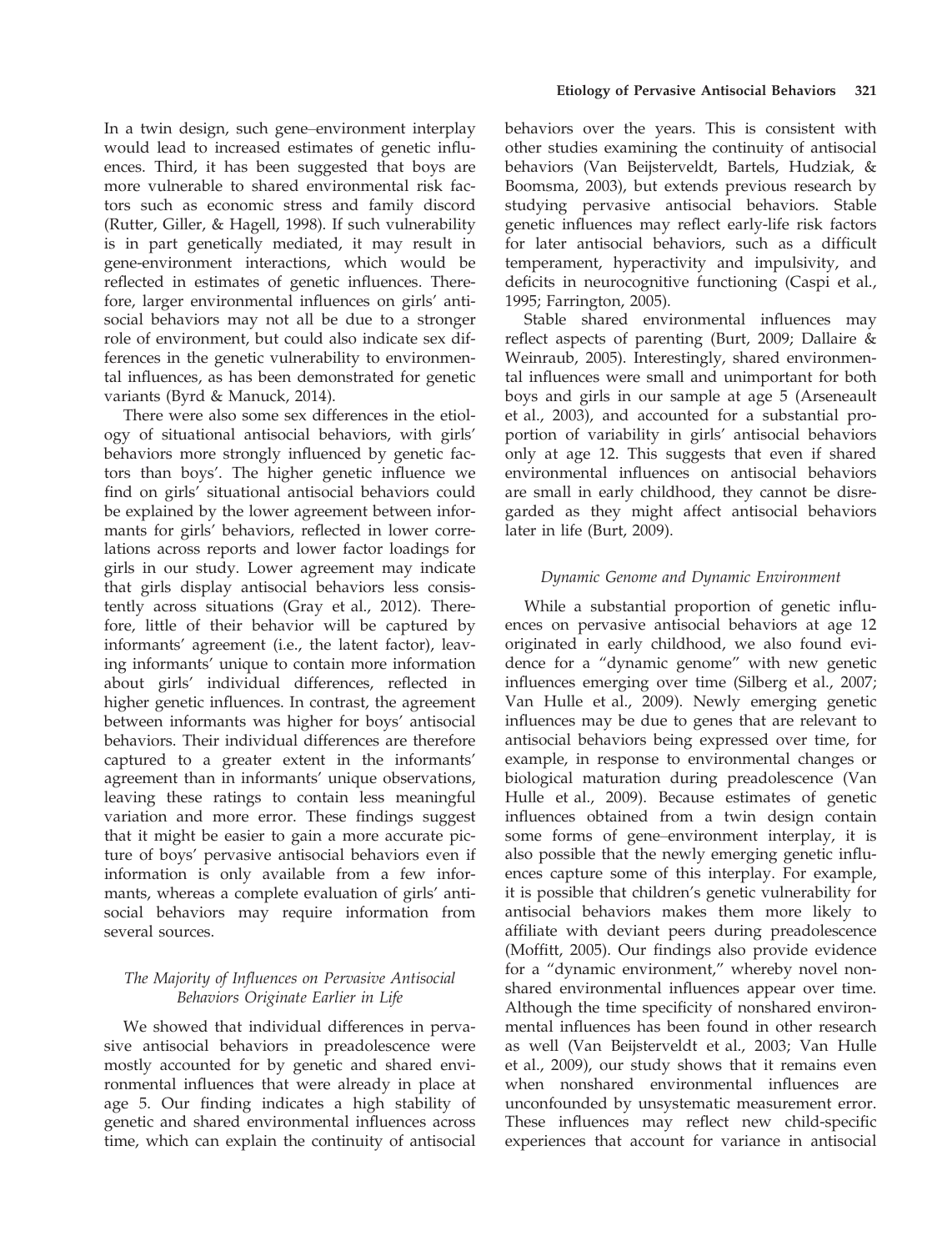behaviors, for example, exposure to violence during preadolescence.

It is important to note that estimates of genetic and environmental influences obtained from twin studies may include processes of gene–environment interplay. Interactions between genetic effects and shared environments increase estimates of genetic influences, whereas interactions with nonshared environments elevate estimates of nonshared environment. Active or evocative gene–environment correlations, whereby children select or evoke environments based on their genetic propensities, increase genetic influences. Passive gene–environment correlations, whereby parents' genes influence the environment they provide for their children and their children's behaviors, increase estimates of shared environment. All of these forms of gene–environment interplay are involved in the etiology of antisocial behaviors (Moffitt, 2005). It is therefore important to interpret etiological influences not as exclusively genetic or environmental, but to be mindful of considering processes of gene–environment interplay in research and clinical practice.

# Limitations

Our findings must be interpreted in light of some limitations. First, the interviewer measure at age 12 assessed aggressive behaviors and not general antisocial behaviors. The factor loadings show that the interviewer measure did not reflect pervasive antisocial behaviors to the same extent as the other informants' reports. However, factor loadings were still moderate, reflecting a degree of agreement with other informants that is remarkable considering that interviewers interacted with twins for a few hours. Second, antisocial behavior is a broad construct and it has been suggested that subtypes of antisocial behaviors may differ in their genetic and environmental etiology (Caspi et al., 1995; Eley, Lichtenstein, & Moffitt, 2003). However, a metaanalysis did not find any differences, whether antisocial behaviors were defined as conduct disorder, criminality and delinquency, or aggressive behaviors (Rhee & Waldman, 2002). Third, our sample comprised twins and we cannot be certain that our results generalize to singletons. However, twins versus singletons are not different in their prevalence rates of antisocial behaviors or antisocial personality traits (Johnson, Krueger, Bouchard, & McGue, 2002; Moilanen et al., 1999) and the effect sizes for associations between risk factors and psychopathology outcomes have generally been found to be similar across behavioral genetic and nongenetic studies (Moffitt & E-Risk Study Team, 2002). Fourth, we cannot be certain that the latent factors in our study only reflect antisocial behaviors. They may include other behaviors or characteristics that informants agree on, such as impulsivity or negative emotionality. Finally, we did not explicitly assess antisocial behaviors across different settings. Instead, we inferred pervasiveness and situation specificity from agreement and disagreement between informants who observe or interact with children in different contexts. Although this strategy has ample empirical support, a more direct approach would be for one external observer to record children's antisocial behaviors across different settings (e.g., Wakschlag et al., 2008). Once such a measure is used in a genetically sensitive design, it will be interesting to compare the findings across these different operationalizations of pervasiveness.

### Implications

Our findings have implications for the prevention and treatment of children's antisocial behaviors. First, our results show that pervasive antisocial behaviors are affected by familial influences—both genetic and environmental—suggesting that it is important to integrate the family environment of children into prevention and treatment efforts (Scott et al., 2009). It may be particularly promising to focus on antisocial parents, since they not only pass on a genetic risk to their children, but also provide a caregiving environment that could promote antisocial behaviors (Moffitt, 2005). Second, situational antisocial behaviors reflect meaningful individual differences in children's antisocial behaviors, and may also require treatment. Third, our finding that influences on pervasive antisocial behaviors originate mostly in early childhood emphasizes the importance of early intervention. In clinical or research settings, longitudinal measurements are often lacking and as a result it is difficult to establish whether a child's antisocial behavior pattern is early-onset persistent. In such settings, cross-sectional agreement across reporters from multiple settings can substitute, providing similar information about etiology, severity, and treatment need. To date, cross-situational pervasive symptoms are required for diagnosis of attention deficit hyperactivity disorder, but not conduct disorder.

Our study also has implications for research on the etiology of antisocial behaviors. We showed that mothers, teachers, interviewers, and children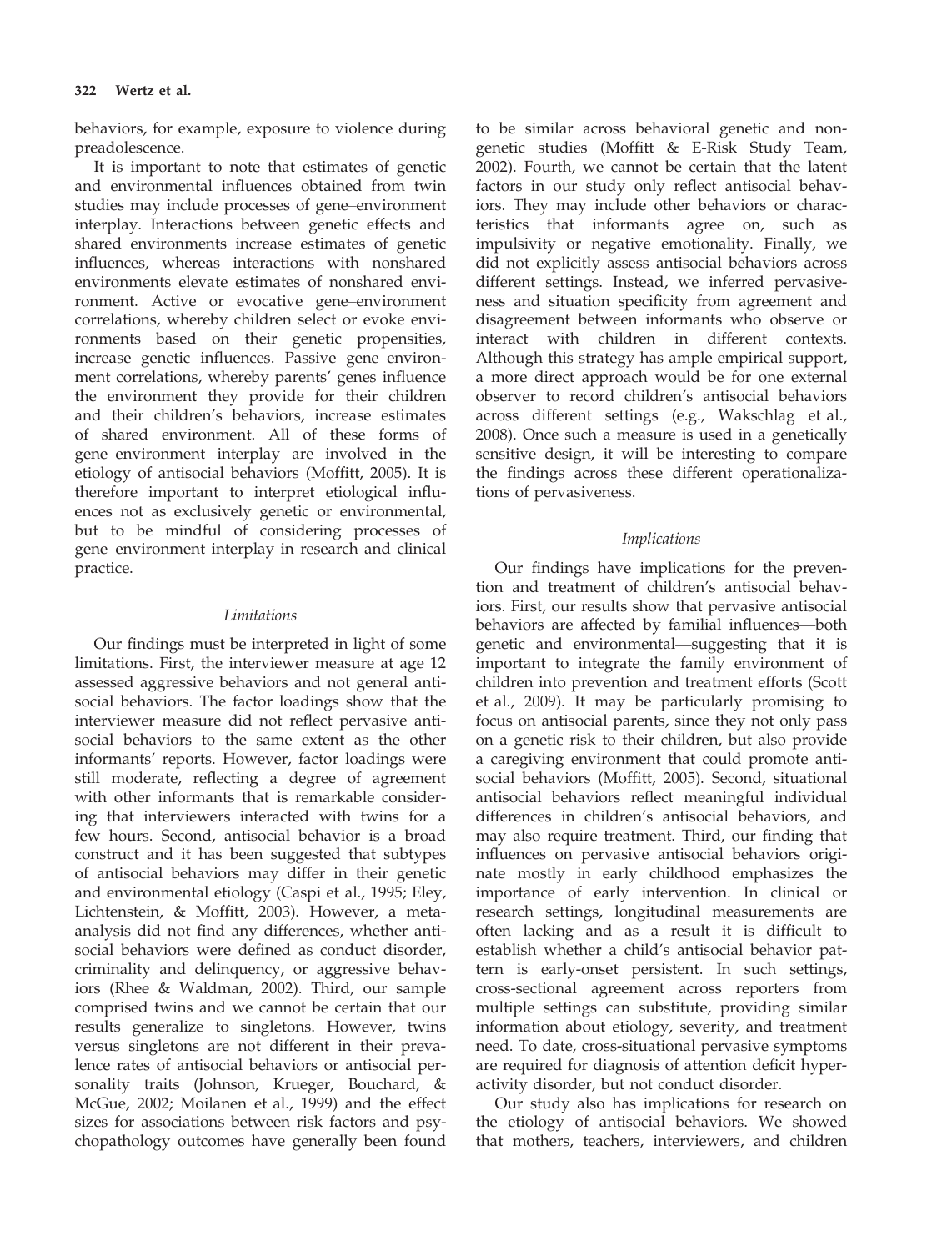all contribute meaningfully to the measurement of antisocial behaviors. Where possible, collecting information from all of these informants will help compile a comprehensive assessment of children's behaviors. However, the findings also show that even sole informants, particularly teachers and mothers, provide information on children's pervasive antisocial behaviors. Furthermore, the genetic influence on situation-specific antisocial behaviors shows that informants' unique observations of antisocial behaviors may provide valuable information about a child's behaviors, and cannot be discarded as reflecting measurement error.

Our findings can help to guide further research on the etiology and outcomes of antisocial behaviors. We showed that there are environmental influences on pervasive antisocial behaviors. A next step would be to identify which specific environmental characteristics influence pervasive antisocial behaviors, and how these differ between boys and girls. In addition, it will be interesting to examine to what extent genetic influences on pervasive antisocial behaviors reflect gene–environment interplay (Moffitt, 2005). Finally, our findings highlight the relevance of situation-specific antisocial behaviors. We need more research to examine the extent to which pervasive and situation-specific antisocial behaviors differ in their outcomes, and the risk factors leading children to show behaviors in some settings, but not others.

#### References

- Achenbach, T. M. (1991a). Manual for the Child Behavior Checklist/4–18 and 1991 Profile. Burlington: University of Vermont, Department of Psychiatry.
- Achenbach, T. M. (1991b). Manual for the Teacher's Report Form and 1991 Profile. Burlington: University of Vermont, Department of Psychiatry.
- American Psychiatric Association. (1994). Diagnostic and statistical manual of mental disorders (4th ed.). Washington, DC: Author.
- American Psychiatric Association. (2013). Diagnostic and statistical manual of mental disorders (5th ed.). Washington, DC: Author.
- Arseneault, L., Kim-Cohen, J., Taylor, A., Caspi, A., & Moffitt, T. E. (2005). Psychometric evaluation of 5- and 7-year-old children's self-reports of conduct problems. Journal of Abnormal Child Psychology, 33, 537–550. doi[:10.1007/s10802-005-6736-5](http://dx.doi.org/10.1007/s10802-005-6736-5)
- Arseneault, L., Moffitt, T. E., Caspi, A., Taylor, A., Rijsdijk, F. V., Jaffee, S. R., . . . Measelle, J. R. (2003). Strong genetic effects on cross-situational antisocial behaviour among 5-year-old children according to mothers, teachers, examiner-observers, and twins' self-reports. Journal

of Child Psychology and Psychiatry, 44, 832–848. doi:[10.1111/1469-7610.00168](http://dx.doi.org/10.1111/1469-7610.00168)

- Baraldi, A. N., & Enders, C. K. (2010). An introduction to modern missing data analyses. Journal of School Psychology, 48, 5–37. doi[:10.1016/j.jsp.2009.10.001](http://dx.doi.org/10.1016/j.jsp.2009.10.001)
- Bartels, M., Hudziak, J. J., Boomsma, D. I., Rietveld, M. J. H., Van Beijsterveldt, T. C. E. M., & Van den Oord, E. J. C. G. (2003). A study of parent ratings of internalizing and externalizing problem behavior in 12-year-old twins. Journal of the American Academy of Child and Adolescent Psychiatry, 42, 1351–1359. doi:[10.1097/](http://dx.doi.org/10.1097/01.CHI.0000085755.71002.5d) [01.CHI.0000085755.71002.5d](http://dx.doi.org/10.1097/01.CHI.0000085755.71002.5d)
- Bartels, M., van de Aa, N., van Beijsterveldt, C. E. M., Middeldorp, C. M., & Boomsma, D. I. (2011). Adolescent self-report of emotional and behavioral problems: Interactions of genetic factors with sex and age. Journal of the Canadian Academy of Child and Adolescent Psychiatry, 20, 35–52.
- Boker, S., Neale, M., Maes, H., Wilde, M., & Spiegel, M. (2011). OpenMx: An open source extended structural equation modeling framework. Psychometrika, 76, 306– 317. doi:[10.1007/s11336-010-9200-6](http://dx.doi.org/10.1007/s11336-010-9200-6)
- Burt, S. A. (2009). Rethinking environmental contributions to child and adolescent psychopathology: A meta-analysis of shared environmental influences. Psychological Bulletin, 135, 608–637. doi[:10.1037/a0015702](http://dx.doi.org/10.1037/a0015702)
- Byrd, A. L., & Manuck, S. B. (2014). MAOA, childhood maltreatment, and antisocial behavior: Meta-analysis of a gene-environment interaction. Biological Psychiatry, 75, 9–17. doi[:10.1016/j.biopsych.2013.05.004](http://dx.doi.org/10.1016/j.biopsych.2013.05.004)
- Caspi, A., Henry, B., McGee, R. O., Moffitt, T. E., & Silva, P. A. (1995). Temperamental origins of child and adolescent behavior problems: From age three to age fifteen. Child Development, 66, 55–68. doi:[10.1111/j.1467-](http://dx.doi.org/10.1111/j.1467-8624.1995.tb00855.x) [8624.1995.tb00855.x](http://dx.doi.org/10.1111/j.1467-8624.1995.tb00855.x)
- Dallaire, D. H., & Weinraub, M. (2005). The stability of parenting behaviors over the first 6 years of life. Early Childhood Research Quarterly, 20, 201–219. doi:[10.1016/](http://dx.doi.org/10.1016/j.ecresq.2005.04.008) [j.ecresq.2005.04.008](http://dx.doi.org/10.1016/j.ecresq.2005.04.008)
- De Los Reyes, A., Henry, D. B., Tolan, P. H., & Wakschlag, L. S. (2009). Linking informant discrepancies to observed variations in young children's disruptive behavior. Journal of Abnormal Child Psychology, 37, 637– 652. doi:[10.1007/s10802-009-9307-3](http://dx.doi.org/10.1007/s10802-009-9307-3)
- Digman, J. M., & Shmelyov, A. G. (1996). The structure of temperament and personality in Russian children. Journal of Personality and Social Psychology, 71, 341–351. doi:[10.1037/0022-3514.71.2.341](http://dx.doi.org/10.1037/0022-3514.71.2.341)
- Dirks, M. A., De Los Reyes, A., Briggs-Gowan, M., Cella, D., & Wakschlag, L. S. (2012). Annual research review: Embracing not erasing contextual variability in children's behavior—Theory and utility in the selection and use of methods and informants in developmental psychopathology. Journal of Child Psychology and Psychiatry, 53, 558–574. doi:[10.1111/j.1469-](http://dx.doi.org/10.1111/j.1469-7610.2012.02537.x) [7610.2012.02537.x](http://dx.doi.org/10.1111/j.1469-7610.2012.02537.x)
- Dirks, M. A., Treat, T. A., & Weersing, V. R. (2010). The situation specificity of youth responses to peer provoca-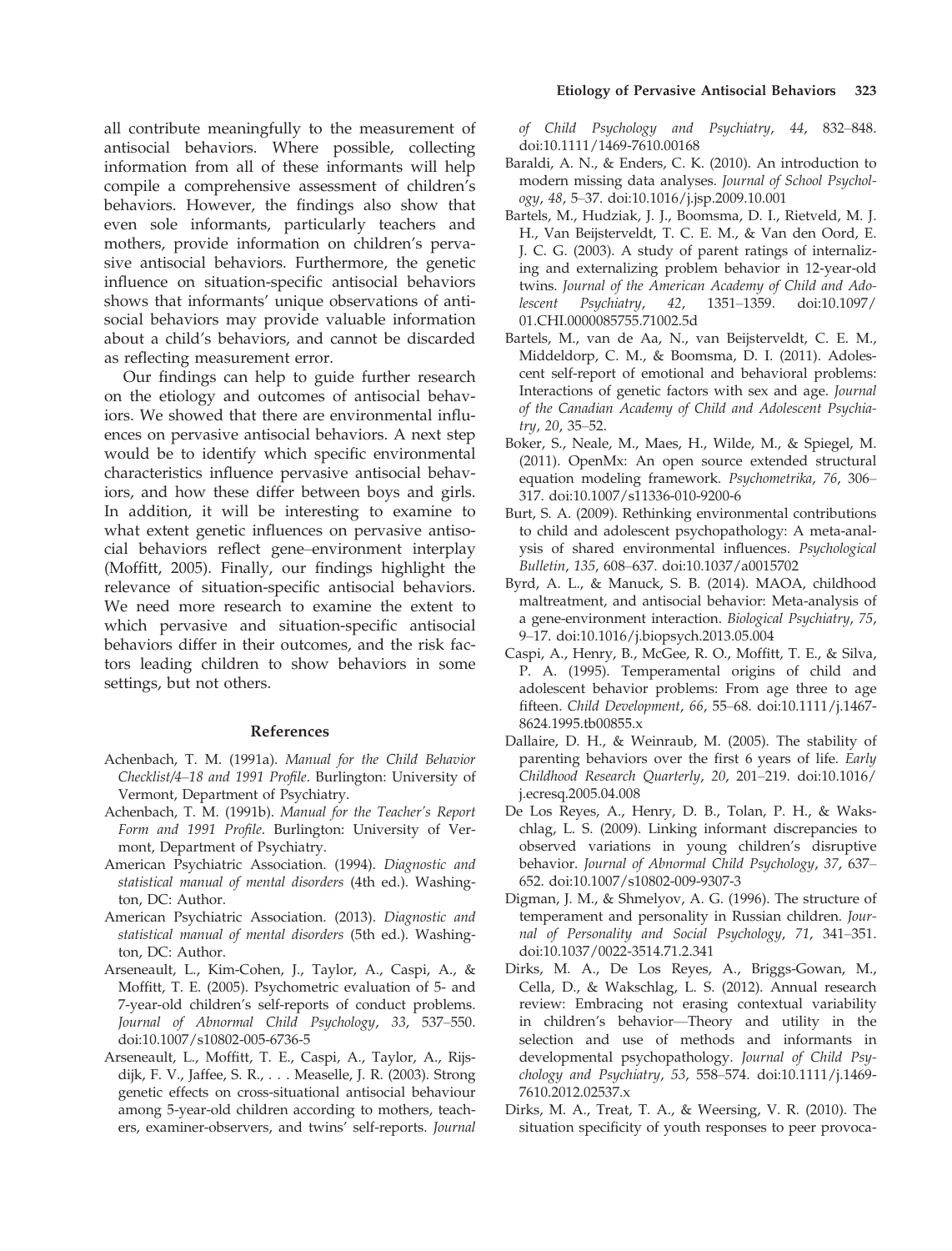tion. Journal of Clinical Child and Adolescent Psychology, 36, 621–628. doi[:10.1080/15374410701662758](http://dx.doi.org/10.1080/15374410701662758)

- Drugli, M. B., Larsson, B., Clifford, G., & Fossum, S. (2007). Pervasive and non-pervasive conduct problems in a clinic sample aged 4–8 years: Child, family and daycare/school factors. Scandinavian Journal of Educational Research, 51, 547–559. doi[:10.1080/00313830701576680](http://dx.doi.org/10.1080/00313830701576680)
- Eley, T. C., Lichtenstein, P., & Moffitt, T. E. (2003). A longitudinal behavioral genetic analysis of the etiology of aggressive and nonaggressive antisocial behavior. Development and Psychopathology, 15, 383–402. doi:[10.1017/S095457940300021X](http://dx.doi.org/10.1017/S095457940300021X)
- Farrington, D. (2005). Childhood origins of antisocial behavior. Clinical Psychology & Psychotherapy, 190, 177-190. doi[:10.1002/cpp.448](http://dx.doi.org/10.1002/cpp.448)
- Farrington, D. P., Jolliffe, D., Loeber, R., Stouthamer-Loeber, M., & Kalb, L. M. (2001). The concentration of offenders in families, and family criminality in the prediction of boys' delinquency. Journal of Adolescence, 24, 579–596. doi[:10.1006/jado.2001.0424](http://dx.doi.org/10.1006/jado.2001.0424)
- Fontaine, N. M. G., Rijsdijk, F. V., McCrory, E. J. P., & Viding, E. (2010). Etiology of different developmental trajectories of callous-unemotional traits. Journal of the American Academy of Child and Adolescent Psychiatry, 49, 656–664. doi[:10.1016/j.jaac.2010.03.014](http://dx.doi.org/10.1016/j.jaac.2010.03.014)
- Frick, P. J., & Nigg, J. T. (2012). Current issues in the diagnosis of attention deficit hyperactivity disorder, oppositional defiant disorder, and conduct disorder. Annual Review of Clinical Psychology, 8, 77–107. doi:[10.1146/annurev-clinpsy-032511-143150](http://dx.doi.org/10.1146/annurev-clinpsy-032511-143150)
- Goldberg, L. R. (2001). Analyses of Digman's child-personality data: Derivation of Big-Five factor scores from each of six samples. Journal of Personality, 69, 709–743. doi:[10.1111/1467-6494.695161](http://dx.doi.org/10.1111/1467-6494.695161)
- Gray, S. O., Carter, A. S., Briggs-Gowan, M. J., Hill, C., Danis, B., Keenan, K., & Wakschlag, L. S. (2012). Preschool children's observed disruptive behavior: Variations across sex, interactional context, and disruptive psychopathology. Journal of Clinical Child and Adolescent Psychology, 41, 499–507. doi[:10.1080/15374416.2012.675570](http://dx.doi.org/10.1080/15374416.2012.675570)
- Hudziak, J. J., van Beijsterveldt, C. E. M., Bartels, M., Rietveld, M. J. H., Rettew, D. C., Derks, E. M., & Boomsma, D. I. (2003). Individual differences in aggression: Genetic analyses by age, gender, and informant in 3-, 7-, and 10-year-old Dutch twins. Behavior Genetics, 33, 575–589. doi[:10.1023/A:1025782918793](http://dx.doi.org/10.1023/A:1025782918793)
- Jaffee, S. R., Caspi, A., Moffitt, T. E., & Taylor, A. (2004). Physical maltreatment victim to antisocial child: Evidence of an environmentally mediated process. Journal of Abnormal Psychology, 113, 44–55. doi:[10.1037/0021-](http://dx.doi.org/10.1037/0021-843x.113.1.44) [843x.113.1.44](http://dx.doi.org/10.1037/0021-843x.113.1.44)
- Johnson, W., Krueger, R. F., Bouchard, T. J., & McGue, M. (2002). The personalities of twins: Just ordinary folks. Twin Research, 5, 125–131. doi:[10.1375/twin.5.2.125](http://dx.doi.org/10.1375/twin.5.2.125)
- Koolschijn, P. C. M. P., & Crone, E. A. (2013). Sex differences and structural brain maturation from childhood to early adulthood. Developmental Cognitive Neuroscience, 5, 106–118. doi[:10.1016/j.dcn.2013.02.003](http://dx.doi.org/10.1016/j.dcn.2013.02.003)
- Loehlin, J. C. (1996). The Cholesky approach: A cautionary note. Behavior Genetics, 26, 65–70. doi:[10.1007/](http://dx.doi.org/10.1007/BF02361160) [BF02361160](http://dx.doi.org/10.1007/BF02361160)
- Measelle, J., Ablow, J., Cowan, P. A., & Cowan, C. P. (1998). Assessing young children's views of their academic, social, and emotional lives: An evaluation of the self-perception scales of the Berkeley Puppet Interview. Child Development, 69, 1556–1576. doi[:10.1111/j.1467-](http://dx.doi.org/10.1111/j.1467-8624.1998.tb06177.x/abstract) [8624.1998.tb06177.x/abstract](http://dx.doi.org/10.1111/j.1467-8624.1998.tb06177.x/abstract)
- Moffitt, T. E. (1993). Adolescence-limited and life-coursepersistent antisocial behavior: A developmental taxonomy. Psychological Review, 100, 674–701. doi:[10.1037/](http://dx.doi.org/10.1037/0033-295X.100.4.674) [0033-295X.100.4.674](http://dx.doi.org/10.1037/0033-295X.100.4.674)
- Moffitt, T. E. (2005). Genetic and environmental influences on antisocial behaviors: Evidence from behavioral-genetic research. Advances in Genetics, 55, 41–104. doi[:10.1016/S0065-2660\(05\)55003-X](http://dx.doi.org/10.1016/S0065-2660(05)55003-X)
- Moffitt, T. E., Caspi, A., Harrington, H., & Milne, B. J. (2002). Males on the life-course-persistent and adolescence-limited antisocial pathways: Follow-up at age 26 years. Development and Psychopathology, 14, 179–207.
- Moffitt, T. E., & E-Risk Team. (2002). Teen-aged mothers in contemporary Britain. Journal of Child Psychology and Psychiatry, 43, 727–742. doi[:10.1111/1469-7610.00082](http://dx.doi.org/10.1111/1469-7610.00082)
- Moilanen, I., Linna, S. L., Ebeling, H., Kumpulainen, K., Tamminen, T., Piha, J., & Almqvist, F. (1999). Are twins' behavioural/emotional problems different from singletons'? European Child & Adolescent Psychiatry, 8, 62–67. doi[:10.1007/PL00010702](http://dx.doi.org/10.1007/PL00010702)
- Neale, M. C., & Cardon, L. R. (1992). Methodology for genetic studies of twins and families. Dordrecht, Netherlands: Kluwer Academic.
- Odgers, C. L., Caspi, A., Bates, C. J., Sampson, R. J., & Moffitt, T. E. (2012). Systematic social observation of children's neighborhoods using Google Street View: A reliable and cost-effective method. Journal of Child Psychology and Psychiatry, 53, 1009–1017. doi[:10.1111/](http://dx.doi.org/10.1111/j.1469-7610.2012.02565.x) [j.1469-7610.2012.02565.x](http://dx.doi.org/10.1111/j.1469-7610.2012.02565.x)
- Odgers, C. L., Caspi, A., Russell, M. A., Sampson, R. J., Arseneault, L., & Moffitt, T. E. (2012). Supportive parenting mediates neighborhood socioeconomic disparities in children's antisocial behavior from ages 5 to 12. Development and Psychopathology, 24, 705–721. doi[:10.1017/S0954579412000326](http://dx.doi.org/10.1017/S0954579412000326)
- Racz, S. J., & McMahon, R. J. (2011). The relationship between parental knowledge and monitoring and child and adolescent conduct problems: A 10-year update. Clinical Child and Family Psychology Review, 14, 377–398. doi[:10.1007/s10567-011-0099-y](http://dx.doi.org/10.1007/s10567-011-0099-y)
- Rhee, S. H., & Waldman, I. D. (2002). Genetic and environmental influences on antisocial behavior: A meta-analysis of twin and adoption studies. Psychological Bulletin, 128, 490–529. doi:[10.1037//0033-2909.128.3.490](http://dx.doi.org/10.1037//0033-2909.128.3.490)
- Rutter, M., Giller, H., & Hagell, A. (1998). Antisocial behavior by young people. New York, NY: Cambridge University Press.
- Sampson, R. J., & Laub, J. (2005). A life-course view of the development of crime. ANNALS of the American